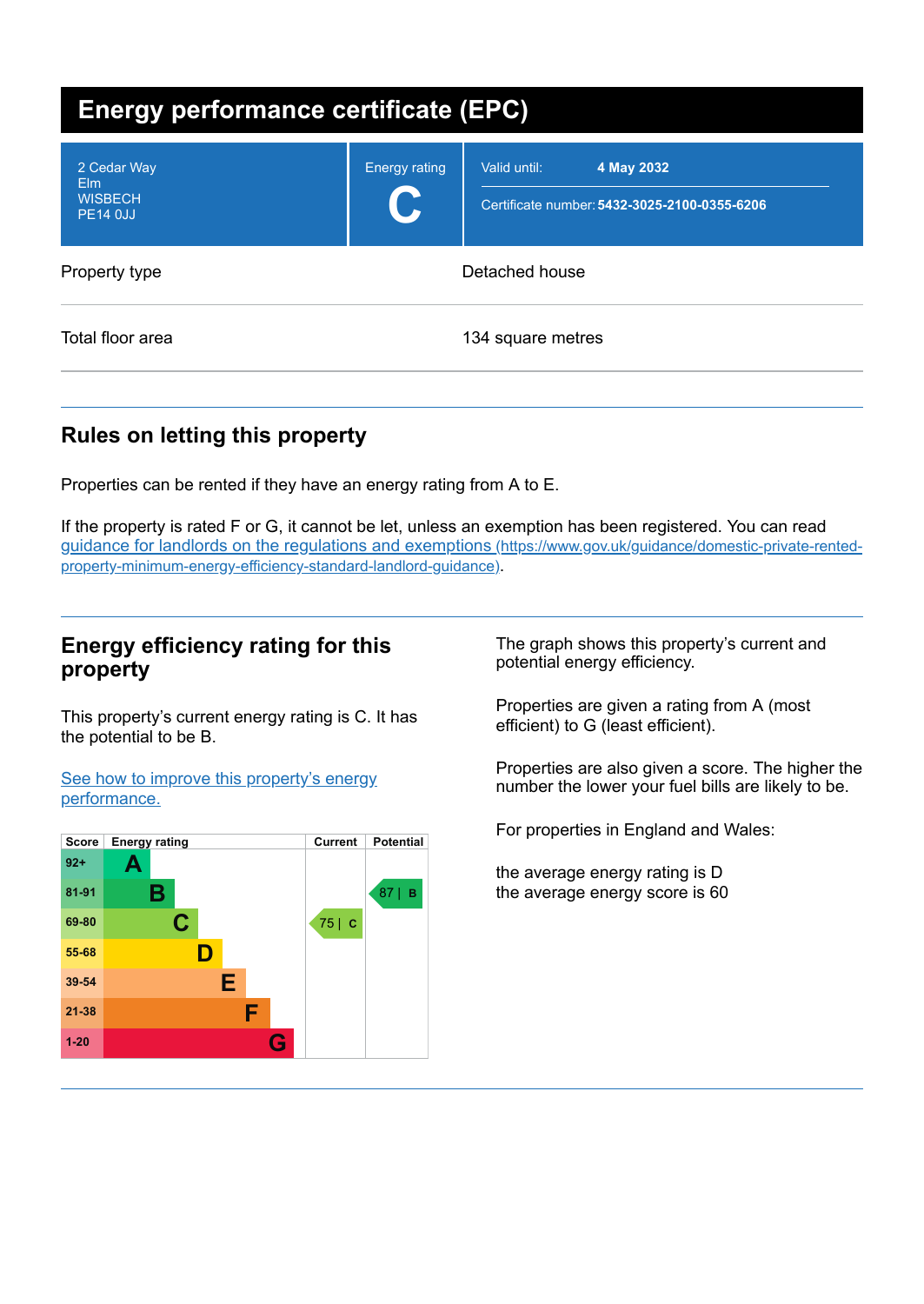## **Breakdown of property's energy performance**

This section shows the energy performance for features of this property. The assessment does not consider the condition of a feature and how well it is working.

Each feature is assessed as one of the following:

- very good (most efficient)
- good
- average
- poor
- very poor (least efficient)

When the description says "assumed", it means that the feature could not be inspected and an assumption has been made based on the property's age and type.

| <b>Feature</b>       | <b>Description</b>                         | Rating    |
|----------------------|--------------------------------------------|-----------|
| Wall                 | Cavity wall, as built, insulated (assumed) | Good      |
| Roof                 | Pitched, 100 mm loft insulation            | Average   |
| Window               | Fully double glazed                        | Good      |
| Main heating         | Boiler and radiators, mains gas            | Good      |
| Main heating control | Programmer, room thermostat and TRVs       | Good      |
| Hot water            | From main system                           | Good      |
| Lighting             | Low energy lighting in all fixed outlets   | Very good |
| Floor                | Suspended, insulated (assumed)             | N/A       |
| Secondary heating    | None                                       | N/A       |

#### **Primary energy use**

The primary energy use for this property per year is 157 kilowatt hours per square metre (kWh/m2).

| <b>Environmental impact of this</b><br>property                                                        |                 | This property produces                                                                                                                                        | 3.7 tonnes of CO2 |
|--------------------------------------------------------------------------------------------------------|-----------------|---------------------------------------------------------------------------------------------------------------------------------------------------------------|-------------------|
| This property's current environmental impact<br>rating is C. It has the potential to be B.             |                 | This property's potential<br>production                                                                                                                       | 1.9 tonnes of CO2 |
| Properties are rated in a scale from A to G<br>based on how much carbon dioxide (CO2) they<br>produce. |                 | By making the recommended changes, you<br>could reduce this property's CO2 emissions by<br>1.8 tonnes per year. This will help to protect the<br>environment. |                   |
| Properties with an A rating produce less CO2                                                           |                 |                                                                                                                                                               |                   |
| than G rated properties.<br>An average household                                                       | 6 tonnes of CO2 | Environmental impact ratings are based on<br>assumptions about average occupancy and<br>energy use. They may not reflect how energy is                        |                   |
| produces                                                                                               |                 | consumed by the people living at the property.                                                                                                                |                   |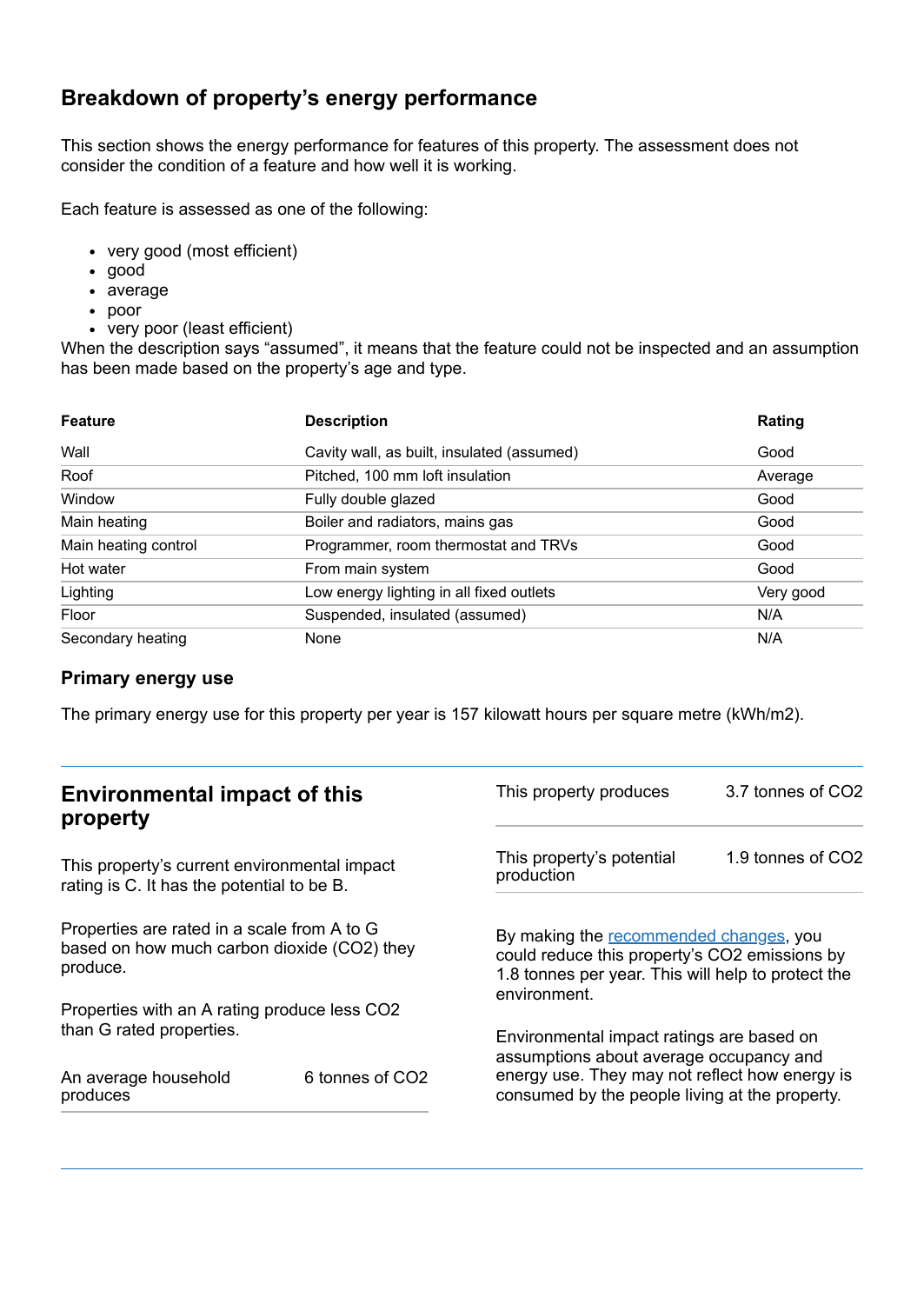## <span id="page-2-0"></span>**Improve this property's energy performance**

By following our step by step recommendations you could reduce this property's energy use and potentially save money.

Carrying out these changes in order will improve the property's energy rating and score from C (75) to B (87).

| <b>Step</b>                           | <b>Typical installation cost</b> | <b>Typical yearly saving</b> |
|---------------------------------------|----------------------------------|------------------------------|
| 1. Increase loft insulation to 270 mm | £100 - £350                      | £37                          |
| 2. Condensing boiler                  | £2,200 - £3,000                  | £64                          |
| 3. Solar water heating                | £4,000 - £6,000                  | £36                          |
| 4. Solar photovoltaic panels          | £3,500 - £5,500                  | £364                         |

#### **Paying for energy improvements**

Find energy grants and ways to save energy in your home. [\(https://www.gov.uk/improve-energy-efficiency\)](https://www.gov.uk/improve-energy-efficiency)

### **Estimated energy use and potential savings**

| Estimated yearly energy<br>cost for this property | £784 |
|---------------------------------------------------|------|
| Potential saving                                  | £138 |

The estimated cost shows how much the average household would spend in this property for heating, lighting and hot water. It is not based on how energy is used by the people living at the property.

The potential saving shows how much money you could save if you complete each [recommended](#page-2-0) step in order.

For advice on how to reduce your energy bills visit Simple Energy Advice [\(https://www.simpleenergyadvice.org.uk/\)](https://www.simpleenergyadvice.org.uk/).

#### **Heating use in this property**

Heating a property usually makes up the majority of energy costs.

#### **Estimated energy used to heat this property**

| Type of heating           | <b>Estimated energy used</b>           |
|---------------------------|----------------------------------------|
| <b>Space heating</b>      | 9402 kWh per year                      |
| <b>Water heating</b>      | 2557 kWh per year                      |
| insulation                | Potential energy savings by installing |
| <b>Type of insulation</b> | Amount of energy saved                 |
| Loft insulation           | 785 kWh per year                       |